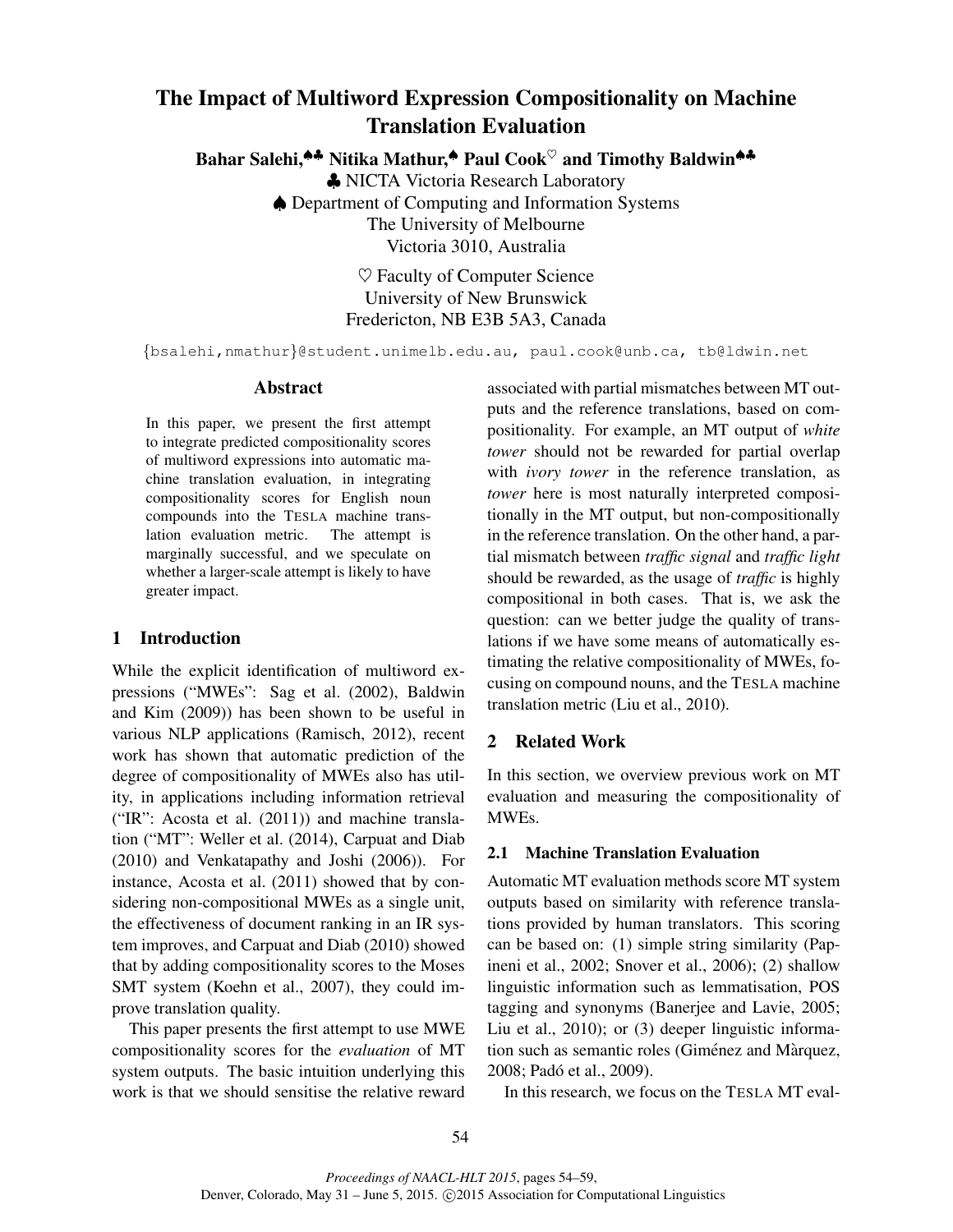uation metric (Liu et al., 2010), which falls into the second group and uses a linear programming framework to automatically learn weights for matching n-grams of different types, making it easy to incorporate continuous-valued compositionality scores of MWEs.

#### 2.2 Compositionality of MWEs

Earlier work on MWE compositionality (Bannard, 2006) approached the task via binary classification (compositional or non-compositional). However, there has recently been a shift towards regression analysis of the task, and prediction of a continuousvalued compositionality score (Reddy et al., 2011; Salehi and Cook, 2013; Salehi et al., 2014). This is the (primary) approach we take in this paper, as outlined in Section 3.2.

## 3 Methodology

## 3.1 Using compositionality scores in TESLA

In this section, we introduce TESLA and our method for integrating compositionality scores into the method.

Firstly, TESLA measures the similarity between the unigrams of the two given sentences (MT output and reference translation) based on the following three terms for each pairing of unigrams  $x$  and  $y$ :

$$
S_{ms} = \begin{cases} 1 & \text{if lemma}(x) = lemma(y) \\ \frac{a+b}{2} & \text{otherwise} \end{cases}
$$
  

$$
S_{lem}(x, y) = I(lemma(x) = lemma(y))
$$
  

$$
S_{pos}(x, y) = I(POS(x) = POS(y))
$$

where:

$$
a = I(synset(x) \cap synset(y))
$$
  

$$
b = I(POS(x) = POS(y))
$$

lemma returns the lemmatised unigram, POS returns the POS tag of the unigram, synset returns the WordNet synsets associated with the unigram, and  $I(.)$  is the indicator function.

The similarity between two *n*-grams  $x = x^{1,2,...,n}$ and  $y = y^{1,2,...,n}$  is measured as follows:

$$
s(x,y) = \begin{cases} 0 & \text{if } \exists i, s(x^i, y^i) = 0\\ \frac{1}{n} \sum_{i=1}^n s(x^i, y^i) & \text{otherwise} \end{cases}
$$

TESLA uses an integer linear program to find the phrase alignment that maximizes the similarity scores over the three terms ( $S_{ms}$ ,  $S_{lem}$  and  $S_{pos}$ ) for all n-grams.

In order to add the compositionality score to TESLA, we first identify MWEs in the MT output and reference translation. If an MWE in the reference translation aligns exactly with an MWE in the MT output, the weight remains as 1. Otherwise, we replace the computed weight computed for the noun compound with the product of computed weight and the compositionality degree of the MWE. This forces the system to be less flexible when encountering less compositional noun compounds. For instance, in TESLA, if the reference sentence contains *ivory tower* and the MT output contains *white building*, TESLA will align them with a score of 1. However, by multiplying this weight with the compositionality score (which should be very low for *ivory tower*), the alignment will have a much lower weight.

## 3.2 Predicting the compositionality of MWEs

In order to predict the compositionality of MWEs, we calculate the similarity between the MWE and each of its component words, using the three approaches detailed below. We calculate the overall compositionality of the MWE via linear interpolation over the component word scores, as:

$$
comp(mwe) = \alpha comp_c(mwe, w_1) +
$$

$$
(1 - \alpha) comp_c(mwe, w_2)
$$

where *mwe* is, without loss of generality, made up of component words  $w_1$  and  $w_2$ , and  $comp_c$  is the compositionality score between mwe and the indicated component word. Based on the findings of Reddy et al. (2011), we set  $\alpha = 0.7$ .

Distributional Similarity (DS): the distributional similarity between the MWE and each of its components (Salehi et al., 2014), calculated based on cosine similarity over co-occurrence vectors, in the manner of Schütze  $(1997)$ , using the 51st– 1050th most frequent words in the corpus as dimensions. Context vectors were constructed from English Wikipedia.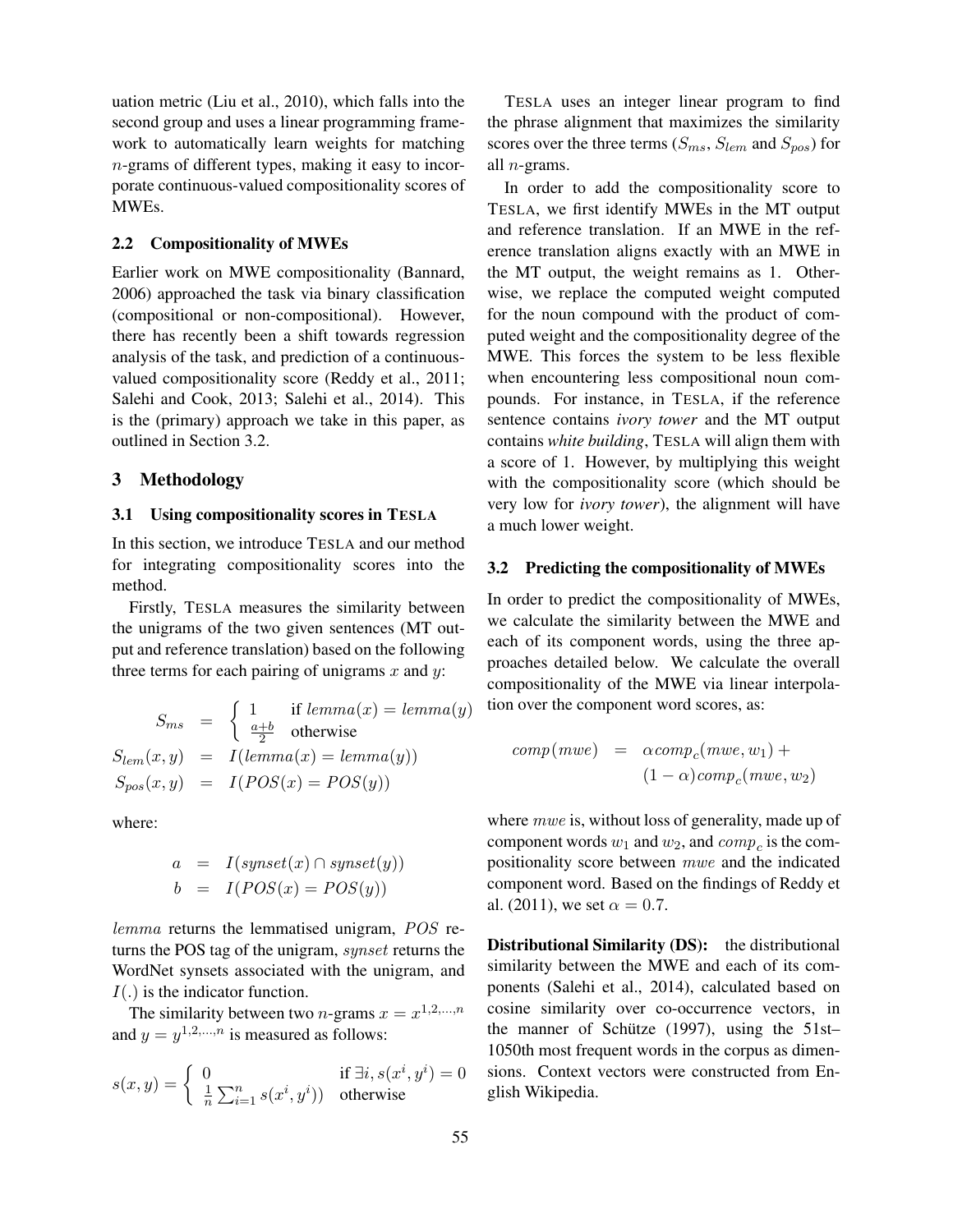|                 | All sentences | Contains NC |  |
|-----------------|---------------|-------------|--|
| <b>METEOR</b>   | 0.277         | 0.273       |  |
| <b>BLEU</b>     | 0.216         | 0.206       |  |
| <b>TESLA</b>    | 0.238         | 0.224       |  |
| <b>TESLA-DS</b> | 0.238         | 0.225       |  |
| TESLA-SS+DS     | 0.238         | 0.225       |  |
| TESLA-0/1       | 0.238         | 0.225       |  |

Table 1: Kendall's  $(\tau)$  correlation over WMT 2013 (allen), for the full dataset and also the subset of the data containing a noun compound in both the reference and the MT output

|                 | All sentences | Contains NC |  |
|-----------------|---------------|-------------|--|
| <b>METEOR</b>   | 0.436         | 0.500       |  |
| <b>BLEU</b>     | 0.272         | 0.494       |  |
| <b>TESLA</b>    | 0.303         | 0.467       |  |
| <b>TESLA-DS</b> | 0.305         | 0.464       |  |
| TESLA-SS+DS     | 0.305         | 0.464       |  |
| TESLA-0/1       | 0.308         | 0.464       |  |

Table 2: Pearson's  $(r)$  correlation results over the WMT all-en dataset, and the subset of the dataset that contains noun compounds

SS+DS: the arithmetic mean of DS and string similarity ("SS"), based on the findings of Salehi et al. (2014). SS is calculated for each component using the LCS-based string similarity between the MWE and each of its components in the original language as well as a number of translations (Salehi and Cook, 2013), under the hypothesis that compositional MWEs are more likely to be word-forword translations in a given language than noncompositional MWEs. Following Salehi and Cook (2013), the translations were sourced from PanLex (Baldwin et al., 2010; Kamholz et al., 2014).

In Salehi and Cook (2013), the best translation languages are selected based on the training data. Since, we focus on NCs in this paper, we use the translation languages reported in that paper to work best for English noun compounds, namely: Czech, Norwegian, Portuguese, Thai, French, Chinese, Dutch, Romanian, Hindi and Russian.

## 4 Dataset

We evaluate our method over the data from WMT 2013, which is made up of a total of 3000 translations for five to-English language pairs (Bojar et al., 2013). As our judgements, we used: (1) the original pairwise preference judgements from WMT 2013 (i.e. which of translation A and B is better?); and (2) continuous-valued adequacy judgements for each MT output, as collected by Graham et al. (2014).

We used the Stanford CoreNLP parser (Klein and Manning, 2003) to identify English noun compounds in the translations. Among the 3000 sentences, 579 sentences contain at least one noun compound.

#### 5 Results

We performed two evaluations, based on the two sets of judgements (pairwise preference or continuousvalued judgement for each MT output). In each case, we use three baselines (each applied at the segment level, meaning that individual sentences get a score): (1) METEOR (Banerjee and Lavie, 2005), (2) BLEU (Papineni et al., 2002), and (3) TESLA (without compositionality scores). We compare these with TESLA incorporating compositionality scores, based on DS ("TESLA-DS") and SS+DS ("TESLA-SS+DS"). We also include results for an exact match method which treats the MWEs as a single token, such that unless the MWE is translated exactly the same as in the reference translation, a score of zero results ("TESLA-0/1"). We did not experiment with the string similarity approach alone, because of the high number of missing translations in PanLex.

In the first experiment, we calculate the segment level Kendall's  $\tau$  following the method used in the WMT 2013 shared task, as shown in Table 1, including the results over the subset of the data which contains a compound noun in both the reference and the MT output ("contains NC"). When comparing TESLA with and without MWE compositionality, we observe a tiny improvement with the inclusion of the compositionality scores (magnified slightly over the NC subset of the data), but not great enough to boost the score to that of METEOR. We also observe slightly lower correlations for TESLA-0/1 than TESLA-DS and TESLA-SS+DS, which consider degrees of compositionality, for fr-en, de-en and es-en (results not shown).

In the second experiment, we calculate Pearson's r correlation over the continuous-valued adequacy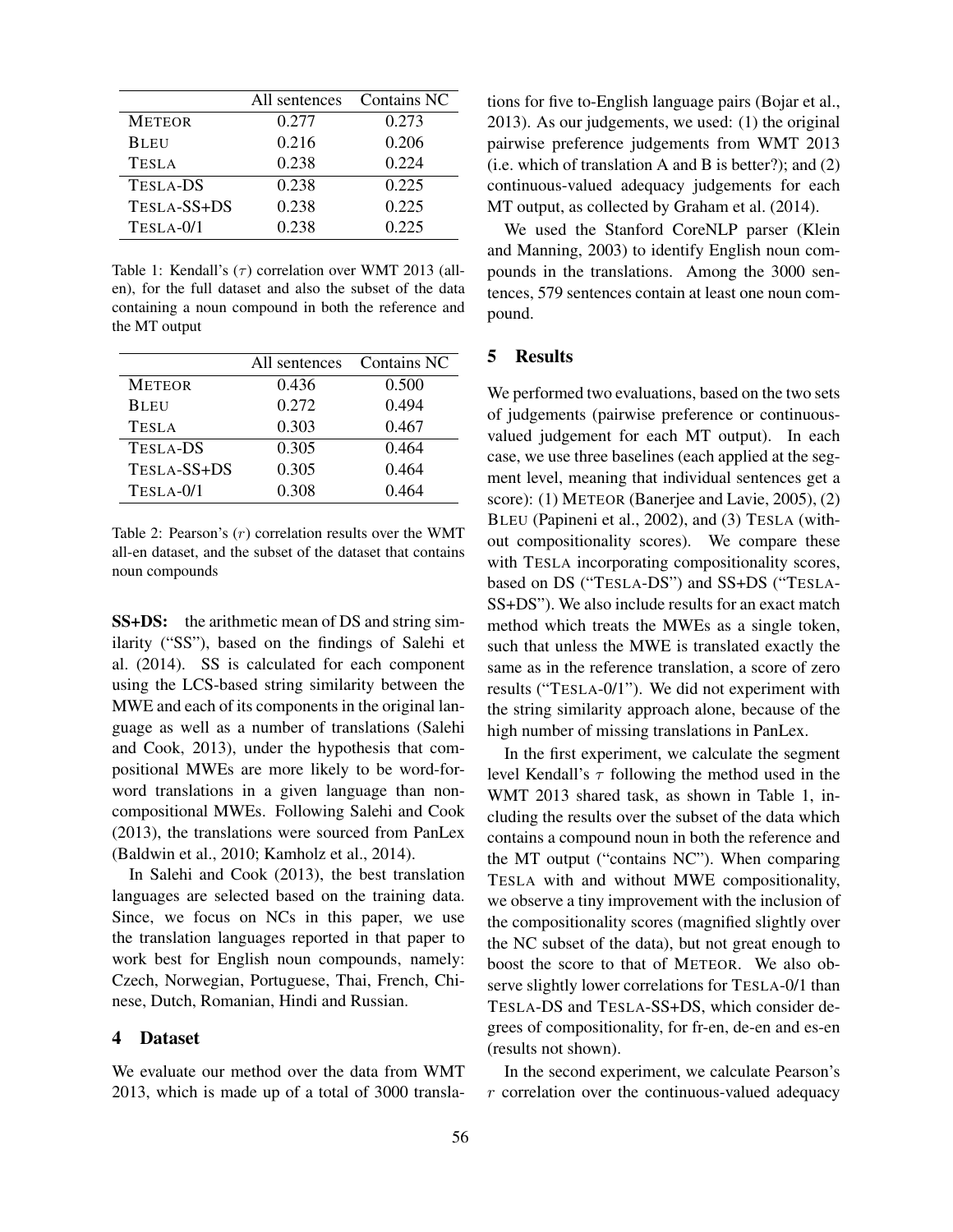| Language Pair | comp    | $P \rightarrow N$ | $N \rightarrow P$ | Δ              |
|---------------|---------|-------------------|-------------------|----------------|
| fr-en         | DS      | 17                | 18                | 1              |
|               | $SS+DS$ | 14                | 16                | 2              |
|               | 0/1     | 30                | 29                | $-1$           |
| de-en         | DS      | 21                | 24                | 3              |
|               | $SS+DS$ | 14                | 18                | 4              |
|               | 0/1     | 48                | 40                | -8             |
| es-en         | DS      | 12                | 18                | 6              |
|               | $SS+DS$ | 11                | 17                | 6              |
|               | 0/1     | 20                | 25                | 5              |
| cs-en         | DS      | 21                | 23                | $\overline{2}$ |
|               | $SS+DS$ | 14                | 16                | $\overline{2}$ |
|               | 0/1     | 46                | 49                | 3              |
| ru-en         | DS      | 38                | 51                | 13             |
|               | $SS+DS$ | 29                | 39                | 10             |
|               | 0/1     | 65                | 80                | 15             |

Table 3: The number of judgements that were ranked correctly by TESLA originally, but incorrectly with the incorporation of compositionality scores ("P→N") and vice versa ("N $\rightarrow$ P"), and the absolute improvement with compositionality scores ("∆")

judgements, as shown in Table 2, again over the full dataset and also the subset of data containing compound nouns. The improvement here is slightly greater than for our first experiment, but not at a level of statistical significance (Graham and Baldwin, 2014). Perhaps surprisingly, the exact compositionality predictions produce a higher correlation than the continuous-valued compositionality predictions, but again, even with the inclusion of the compositionality features, TESLA is outperformed by METEOR. The correlation over the subset of the data containing compound nouns is markedly higher than that over the full dataset, but the  $r$  values with the inclusion of compositionality values are actually all slightly below those for the basic TESLA.

As a final analysis, we examine the relative impact on TESLA of the three compositionality methods, in terms of pairings of MT outputs where the ordering is reversed based on the revised TESLA scores. Table 3 details, for each language pairing, the number of pairwise judgements that were ranked correctly originally, but incorrectly when the compositionality score was incorporated (" $P \rightarrow N$ "); and also the number of pairwise judgements that were ranked incorrectly originally, and corrected with the incorporation of the compositionality judgements ("N $\rightarrow$ P").

Overall, the two compositionality methods perform better than the exact match method, and utilising compositionality has a more positive effect than negative. However, the difference between the numbers is, once again, very small, except for the ru-en language pair. The exact match method ("0/1") has a bigger impact, both positively and negatively, as a result of the polarisation of  $n$ -gram overlap scores for MWEs. We also noticed that the  $N\rightarrow P$  sentences for  $SS+DS$  are a subset of the  $N\rightarrow P$  sentences for DS. Moerover, the N→P sentences for DS are a subset of the N $\rightarrow$ P sentences for 0/1; the same is true for the  $P \rightarrow N$  sentences.

# 6 Discussion

As shown in the previous section, the incorporation of compositionality scores can improve the quality of MT evaluation based on TESLA. However, the improvements are very small and not statistically significant. Part of the reason is that we focus exclusively on noun compounds, which are contiguous and relatively easy to translate for MT systems (Koehn and Knight, 2003). Having said that, preliminary error analysis would suggest that most MT systems have difficulty translating non-compositional noun compounds, although then again, most noun compounds in the WMT 2013 shared task are highly compositional, limiting the impact of compositionality scores. We speculate that, for the method to have greater impact, we would need to target a larger set of MWEs, including non-contiguous MWEs such as split verb particle constructions (Kim and Baldwin, 2010).

Further error analysis suggests that incorrect identification of noun compounds in a reference sentence can have a negative impact on MT evaluation. For example, *year student* is mistakenly identified as an MWE in *... a 21-year-old final year student at Temple ...*.

Furthermore, when an MWE occurs in a reference translation, but not an MT system's output, incorporating the compositionality score can sometimes result in an error. For instance, in the first example in Table 4, the reference translation contains the compound noun *cash flow*. According to the dataset, the output of MT system 1 is better than that of MT sys-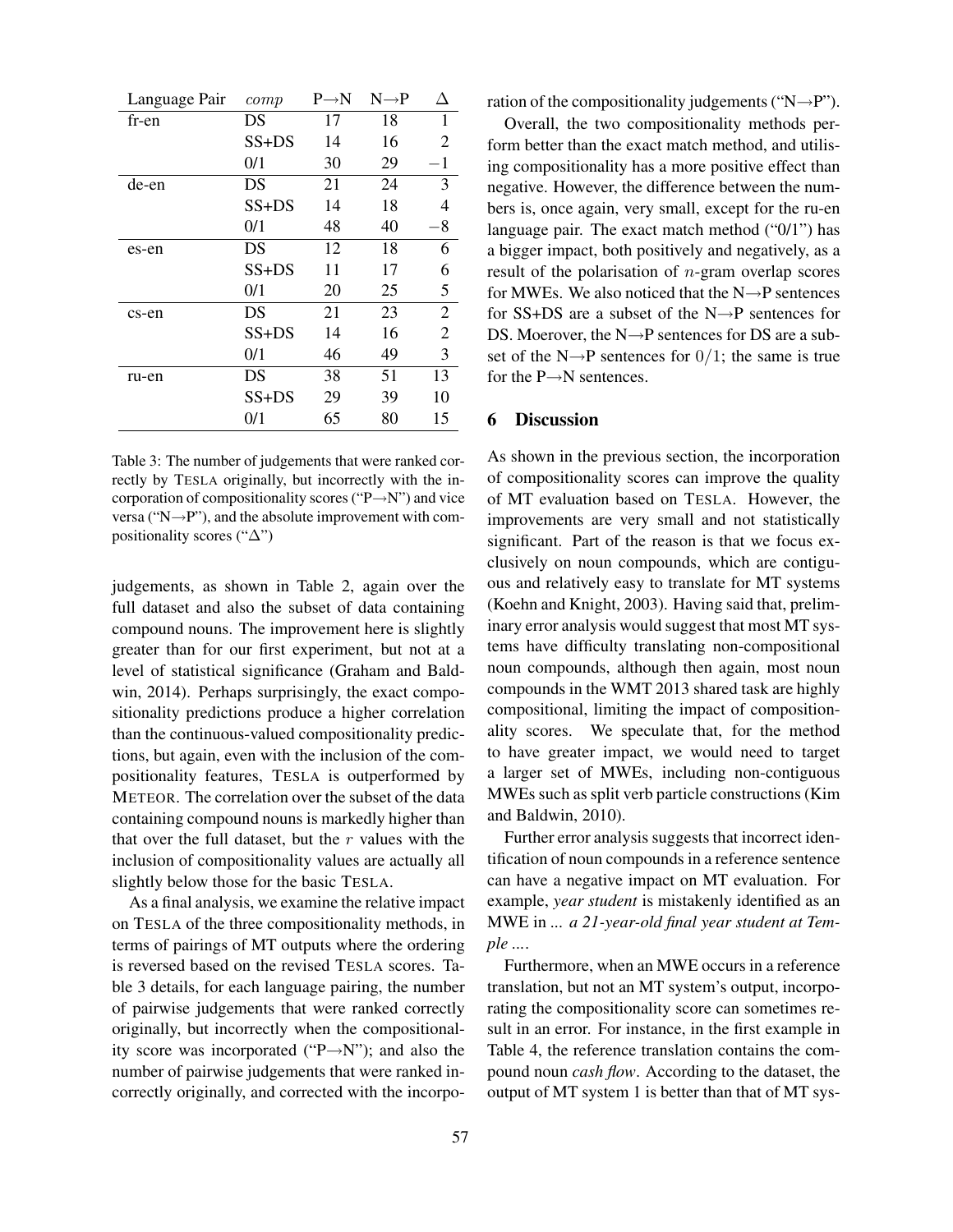| Reference   | This means they are much better for our cash flow.                        |
|-------------|---------------------------------------------------------------------------|
| MT system 1 | That is why they are for our money flow of a much better.                 |
|             | MT system 2 Therefore, for our cash flow much better.                     |
| Reference   | 'I felt like I was in a luxury store,' he recalls.                        |
| MT system 1 | 'I feel as though I am in a luxury trade,' recalls soldier.               |
|             | MT system 2 'I felt like a luxury in the store,' he recalled the soldier. |

Table 4: Two examples from the all-en dataset. Each example shows a reference translation, and the outputs of two machine translation systems. In each case, the output of MT system 1 is annotated as the better translation.

tem 2. However, since the former translation does not contain an exact match for *cash flow*, our method decreases the alignment score by multiplying it by the compositionality score for *cash flow*. As a result, the overall score for the first translation becomes less than that of the second, and our method incorrectly chooses the latter as a better translation.

Incorrect estimation of compositionality scores can also have a negative effect on MT evaluation. In the second example in Table 4, the similarity score between *luxury store* and *luxury trade* given by TESLA is 0.75. The compositionality score, however, is estimated as 0.22. The updated similarity between *luxury trade* and *luxury store* is therefore 0.16, which in this case results in our method incorrectly selecting the second sentence as the better translation.

## 7 Conclusion

This paper described the first attempt at integrating MWE compositionality scores into an automatic MT evaluation metric. Our results show a marginal improvement with the incorporation of compositionality scores of noun compounds.

#### Acknowledgements

We thank the anonymous reviewers for their insightful comments and valuable suggestions. NICTA is funded by the Australian government as represented by Department of Broadband, Communication and Digital Economy, and the Australian Research Council through the ICT Centre of Excellence programme.

# References

Otavio Acosta, Aline Villavicencio, and Viviane Moreira. 2011. Identification and treatment of multiword expressions applied to information retrieval. In *Proceedings of the Workshop on Multiword Expressions: from Parsing and Generation to the Real World*, pages 101– 109, Portland, USA.

- Timothy Baldwin and Su Nam Kim. 2009. Multiword expressions. In Nitin Indurkhya and Fred J. Damerau, editors, *Handbook of Natural Language Processing*. CRC Press, Boca Raton, USA, 2nd edition.
- Timothy Baldwin, Jonathan Pool, and Susan M. Colowick. 2010. PanLex and LEXTRACT: Translating all words of all languages of the world. In *Proceedings of the 23rd International Conference on Computational Linguistics: Demonstrations*, pages 37–40, Beijing, China.
- Satanjeev Banerjee and Alon Lavie. 2005. METEOR: An automatic metric for MT evaluation with improved correlation with human judgments. In *Proceedings of the acl workshop on intrinsic and extrinsic evaluation measures for machine translation and/or summarization*, pages 65–72.
- Colin James Bannard. 2006. *Acquiring Phrasal Lexicons from Corpora*. Ph.D. thesis, University of Edinburgh.
- Ondřej Bojar, Christian Buck, Chris Callison-Burch, Christian Federmann, Barry Haddow, Philipp Koehn, Christof Monz, Matt Post, Radu Soricut, and Lucia Specia. 2013. Findings of the 2013 Workshop on Statistical Machine Translation. In *Proceedings of the Eighth Workshop on Statistical Machine Translation*, pages 1–44, Sofia, Bulgaria.
- Marine Carpuat and Mona Diab. 2010. Task-based evaluation of multiword expressions: a pilot study in statistical machine translation. In *Human Language Technologies: The 2010 Annual Conference of the North American Chapter of the Association for Computational Linguistics*, pages 242–245, Los Angeles, USA.
- Jesús Giménez and Lluís Màrquez. 2008. A smorgasbord of features for automatic MT evaluation. In *Proceedings of the Third Workshop on Statistical Machine Translation*, pages 195–198.
- Yvette Graham and Timothy Baldwin. 2014. Testing for significance of increased correlation with human judgment. In *Proceedings of the 2014 Conference on*